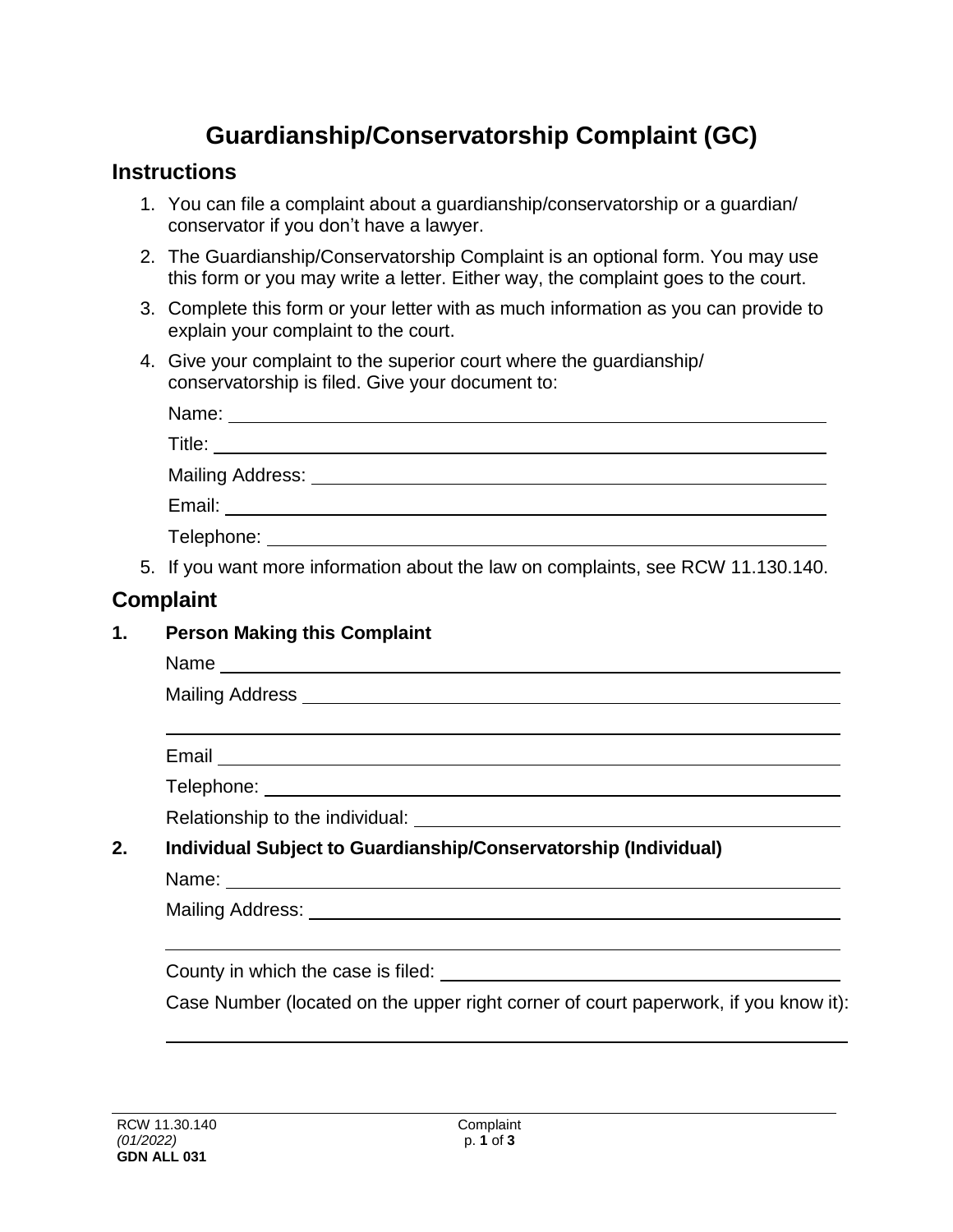#### **3. Guardian/Conservator**

Name of Guardian/Conservator

## **4. Describe Your Complaint**

Describe your concerns below. Please be as specific as possible. Include dates and places if you can. You can use more paper or attach documents if you want. Please do not attach confidential reports, personal health care records, or financial source documents. To ensure their privacy, attach such documents to the *Sealed Cover Sheet – Guardianship/Conservatorship Document*, *form GDN ALL 001*, and give the court the cover sheet and documents with your complaint.